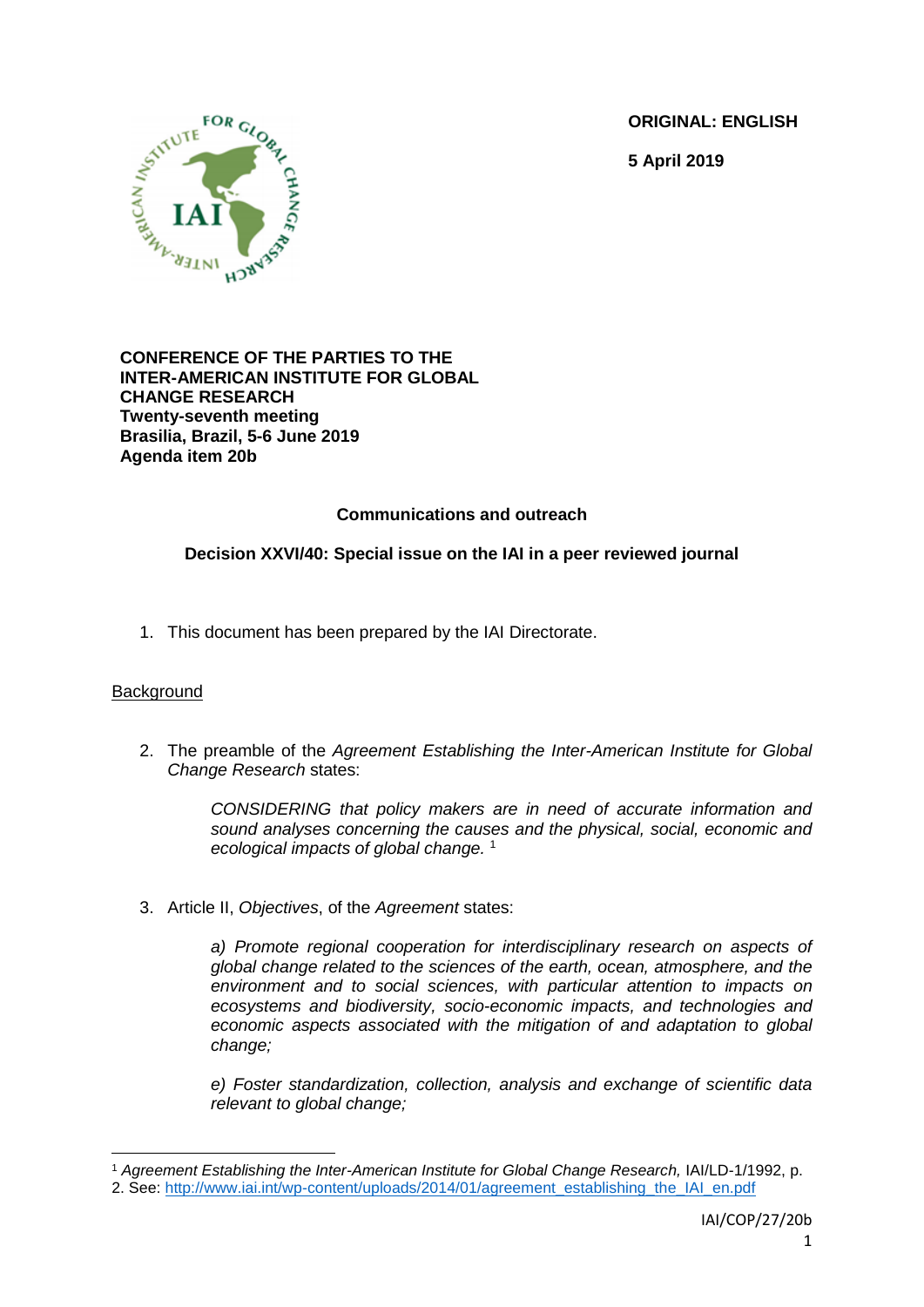*f) Improve public awareness and provide scientific information to governments for the development of public policy relevant to global change;* <sup>2</sup>

4. The Conference of the Parties, at its 25th meeting (Bogota, 2017), adopted Decision XXV/28, *Augmenting science communication capacities in IAI research projects*, which states:

> *The CoP directed the Directorate to find ways to enhance the capacity of IAI research projects to communicate their results to stakeholders. <sup>3</sup>*

5. The *IAI Communication Strategy and Plan*, paragraph 4, states:

*Communications efforts need to effectively engage the Parties, partners, current and past scientists involved in the IAI and funding agencies and mechanisms. It should also raise the interest of potential new donors and partners. Increased visibility and inclusion of the IAI in formal decisions adopted by multilateral environmental agreements is a first step in development of a framework to increase visibility and recognition of the importance of the IAI. [….].* 4

6. The Conference of the Parties, at its 26th meeting (Antigua, 2018) (CoP-26), adopted Decision XXVI/40, *Special issue on the IAI in a peer reviewed journal,* which states:

> *The IAI Directorate is instructed to communicate with editors of relevant peer reviewed journals for the publication of a special issue on the IAI, subject to the availability of financial resources, focusing on past and current scientific projects under the Collaborative Research Networks, among other projects, capacity building activities, the Small Grants Program, and the potential impact of these projects and activities on national and regional policies and decisions.* <sup>5</sup>

7. The Conference of the Parties, at CoP-26 also adopted Decision XXVI/45, *Open Data Policy and Principles*, which states:

> *The IAI Directorate is directed to use the IAI Open data policy and principles to provide open access, as appropriate, to data and information generated by IAI funded research*. 6

8. The Third Round of Collaborative Research Networks (CRN3) projects has produced a wealth of knowledge on priority global change problems and potential solutions in the Americas. The results of the research of the 17 multinational teams focus on wideranging societally-relevant sustainability issues. Results also address many aspects of the Sustainable Development Goals (SDGs) with perspectives on terrestrial, marine and atmospheric social-ecological systems in the Americas, including: climate

**.** 

<sup>2</sup> Ibid., p. 2

<sup>3</sup> *IAI/CoP/25/3/Approved Decisions and Actions of CoP-XXV*, June 13th-14th, 2017, Bogotá, Colombia, p. 4. See: <http://www.iai.int/pdf/en/IAI-CoP-25-3-Approved.pdf>

<sup>4</sup> *IAI Communication Strategy and Plan*. See:

<http://www.iai.int/admin/site/sites/default/files/uploads/iai-cop-26-18a-e.pdf>

<sup>5</sup> *Decisions of the 26th Meeting of the Conference of the Parties to the Inter-American Institute for Global Change Research*, Antigua, Guatemala, 20-21 June 2018, p. 7. See: <http://www.iai.int/pdf/en/cop-26-dec-e.pdf>

<sup>6</sup> Ibid., p. 8.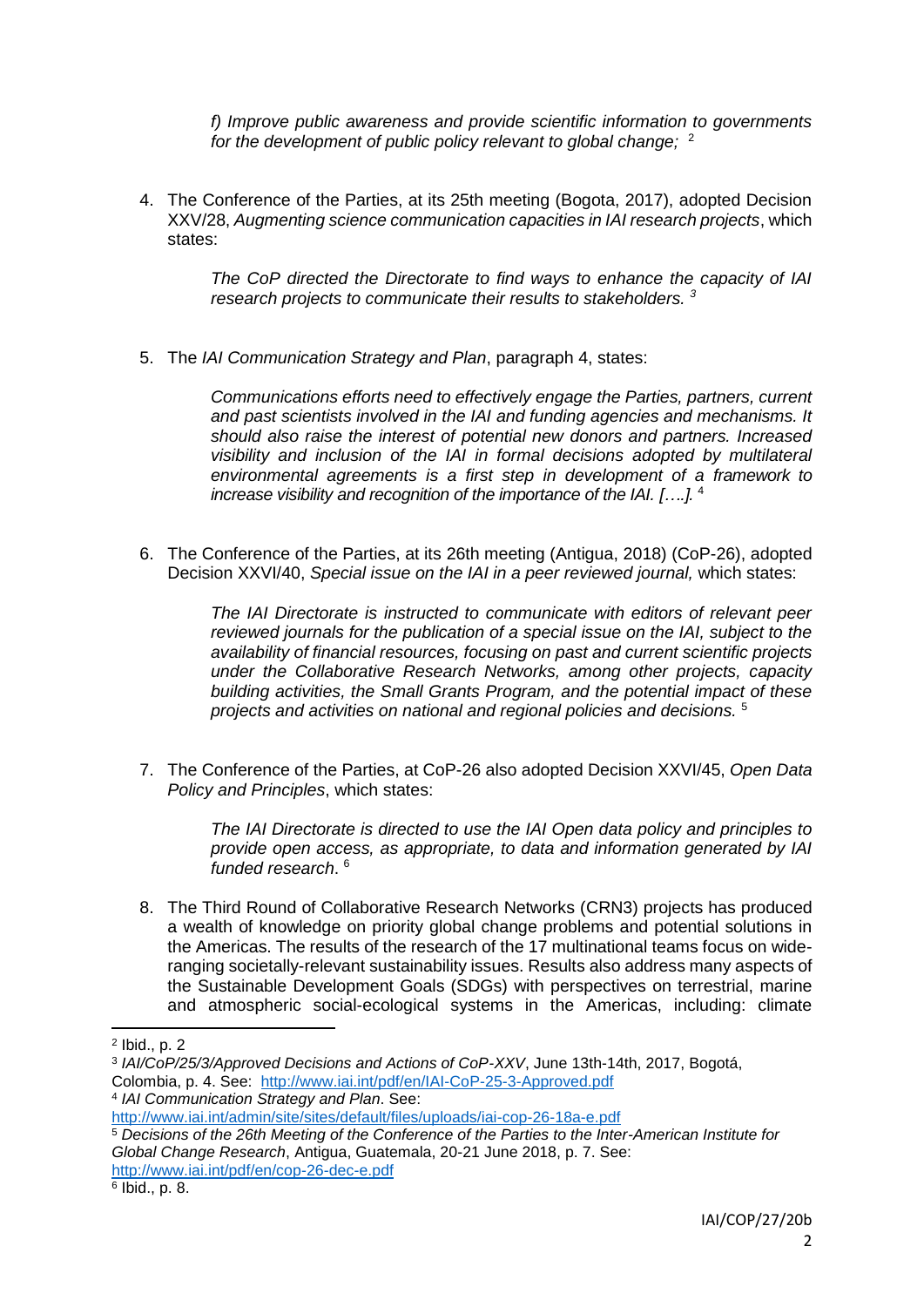variability and change, climate services, water security and freshwater risks, urban hydrological risk, bio-energy production, tropical and sub-tropical dry forests conservation and territorial planning, coastal and marine ecosystems, global changerelated health issues, among others. The projects integrate natural and social sciences and are a step towards bridging science and policy needs.

9. This document summarizes the progress of work to publish a special issue on the IAI in a peer reviewed journal.

#### Publication of a CRN3 Special issue on the IAI in a peer reviewed journal

- 10. The objective of this Special issue is to compile the results and findings generated by CRN3 projects and communicate this information to policy makers and stakeholders to assist in the development of public policy relevant to global change.
- 11. In addition to communicating its results to academia in a way that is useful to policymakers, the Special issue will also increase the visibility and recognition of the IAI, showcasing its potential to possible new partners and donors. Moreover, synthesized results from the CRN3 program may help Parties achieve their obligations under multilateral agreements, such as the United Nations 2030 Agenda for Sustainable Development, the Paris Agreement and the 2020 and post-2020 Global Biodiversity Frameworks, as appropriate and when identified by Parties.
- 12. The IAI Directorate informed Parties on the call for abstracts through notification no. IAIUYDIR/2018/021 on 19 October 2018. The call requested abstracts on topics that may promote science to policy discussions needed by governments for more effective decision-making.
- 13. A total of 25 abstracts authored by over a hundred researchers from eleven CRN3 projects were received in response to this call.
- 14. In consultation with the Science Advisory Committee (SAC)<sup> $7$ </sup> and the Science Policy Advisory Committee (SPAC), the Directorate identified four high-impact journals that would be the most appropriate for the publication of the Special Issue. On February 2019, a proposal for an IAI Special issue was shared with the Editors-in-Chief of those four journals.
- 15. Communications with Editors-in-Chief resulted in expressions of interest from three journals: *Current opinion in environmental sustainability*<sup>8</sup> , *Environmental development*<sup>9</sup> and *Ecology & Society*. 10
- 16. The IAI Executive Director Marcos Regis da Silva will act as guest editor for the Special issue. SAC and SPAC members will serve as guest co-editors and peer reviewers.

 $\overline{a}$ 

<sup>7</sup> As per section 4d of Article VII, The Scientific Advisory Committee, of the *Agreement Establishing the Inter-American Institute for Global Change Research*, p. 6. See: [http://www.iai.int//pdf/es/agreement\\_establishing\\_the\\_IAI\\_en.pdf](http://www.iai.int/pdf/es/agreement_establishing_the_IAI_en.pdf)

<sup>&</sup>lt;sup>8</sup> Impact factor 4.186. See: [www.journals.elsevier.com/current-opinion-in-environmental-sustainability/](http://www.journals.elsevier.com/current-opinion-in-environmental-sustainability/) 9 Impact factor 2.344. See: https://www.journals.elsevier.com/environmental-development

<sup>10</sup> Impact factor 3.256. See: www.ecology andsociety.org/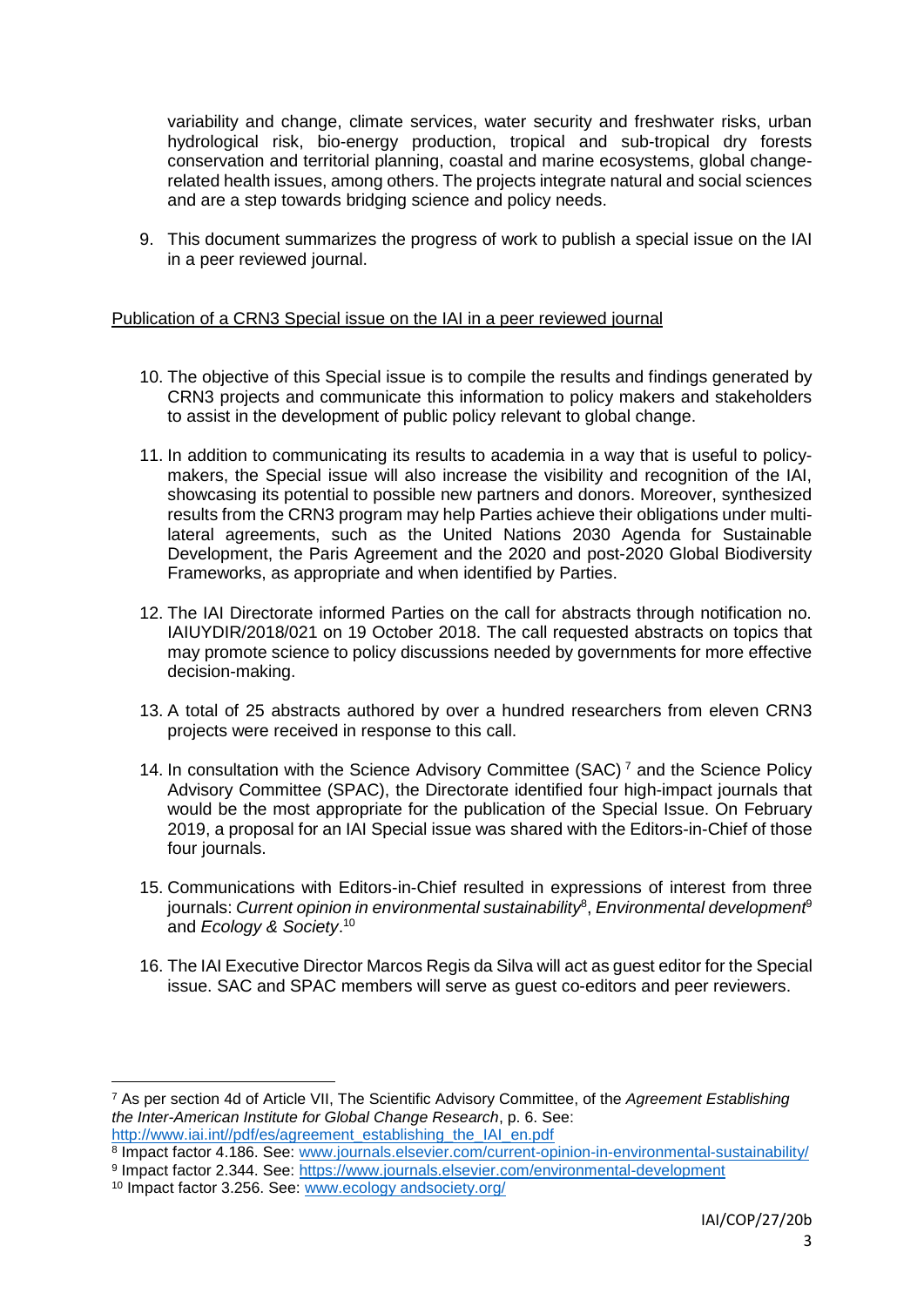- 17. The Directorate is discussing with the SAC and the SPAC the selection of the journal. It is also in contact with journal editors to ascertain the requirements and costs associated with publication.<sup>11</sup>
- 18. The Special issue will be published with open access. Parties are invited to contribute external financial resources to ensure the publication of this special issue.

#### Recommendations

**.** 

- 19. The Conference of the Parties is invited to instruct the IAI Directorate to continue working jointly with the Science Advisory Committee (SAC), and the Science Policy Advisory Committee (SPAC) on the publication of a Special issue on the IAI in a peer reviewed journal.
- 20. The Conference of the Parties is invited to instruct the IAI Science Advisory Committee (SAC) and the Science Policy Advisory Committee (SPAC) to collaborate with the IAI Directorate on the publication of a Special issue on the IAI in a peer reviewed journal. by acting as guest editors, reviewers, and/or any other function that contributes to the publication of the Special issue.
- 21. The Conference of the Parties is invited to urge Parties to contribute financial resources to ensure the publication of this Special issue.
- 22. The Conference of the Parties is invited to consider adopting the draft decisions contained in the Annex to the present document.

<sup>11</sup> The Special issue Proposal shared with the journals' Editors-in-Chief is available in Info Document IAI/COP/27/20b/1